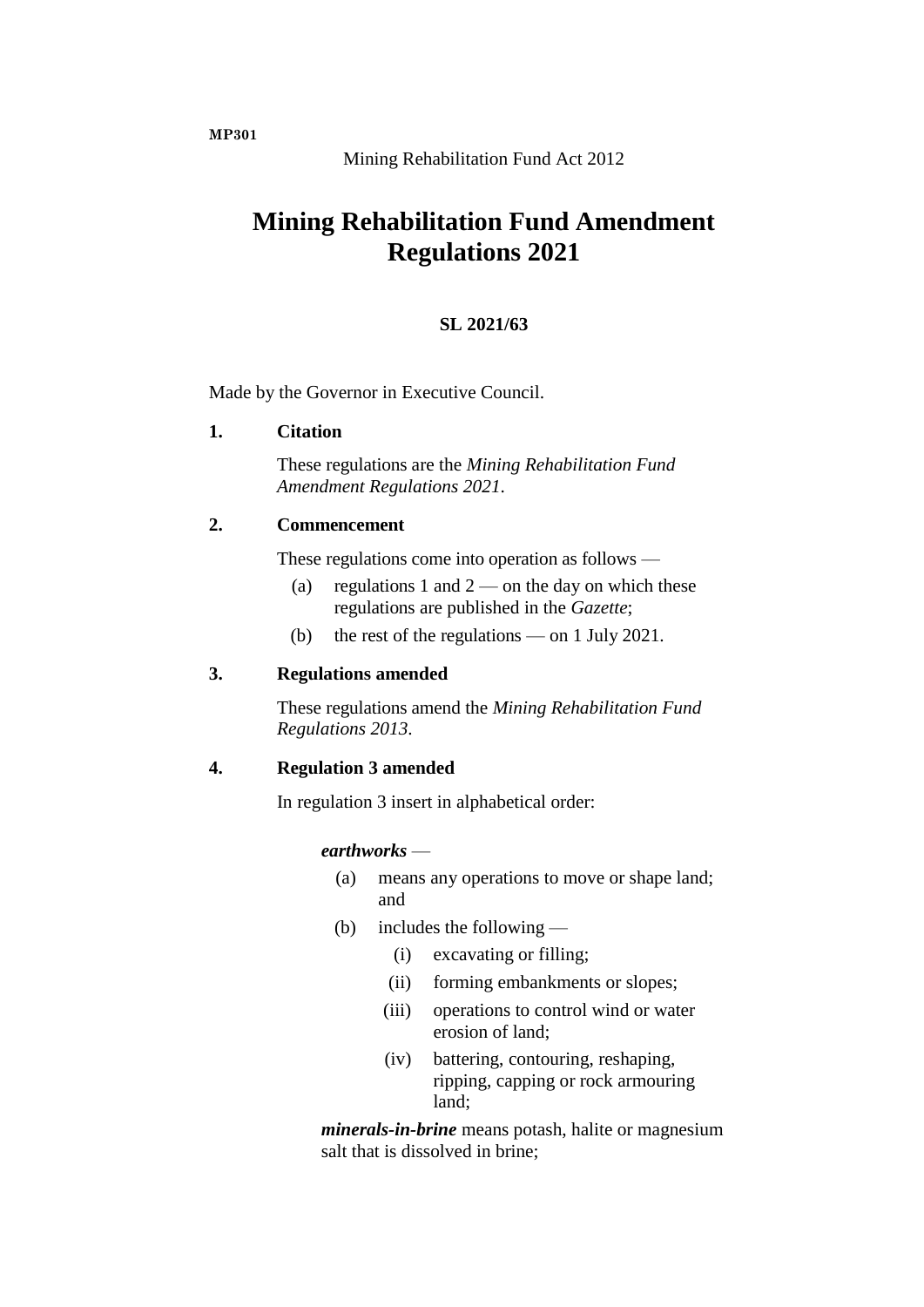# **5. Schedule 1 clause 1 amended**

- (1) In Schedule 1 clause 1(4):
	- (a) in paragraph (c) delete "clause 5." and insert:

clause 5; and

- (b) after paragraph (c) insert:
	- (d) whether an evaporation pond or halite/salt stockpile is on-playa or off-playa is determined under clause 7.
- (2) After Schedule 1 clause 1(4) insert:
	- (5) For the purposes of subclause (1), the land on which an evaporation pond or minerals-in-brine abstraction trench is considered to be situated is determined under clause 6.
- (3) In Schedule 1 clause 1 in the Table:
	- (a) in item 1 delete "Evaporation pond" and insert:

Evaporation pond not associated with minerals-in-brine extraction

| 6. | Minerals-in-brine abstraction trench                                                 | F | \$20 000 |
|----|--------------------------------------------------------------------------------------|---|----------|
|    | Evaporation pond (off-playa)<br>associated with minerals-in-brine<br>extraction      |   |          |
|    | Evaporation pond (on-playa)<br>associated with minerals-in-brine<br>extraction       |   |          |
|    | Halite/salt stockpile (off-playa)<br>associated with minerals-in-brine<br>extraction |   |          |
| 7. | Halite/salt stockpile (on-playa)<br>associated with minerals-in-brine<br>extraction  | G | \$10 000 |

(b) after item 5 insert:

#### **6. Schedule 1 clause 4 amended**

In Schedule 1 clause 4 delete "dump, or overburden stockpile," and insert:

dump or overburden stockpile (other than a halite/salt stockpile associated with minerals-in-brine extraction)